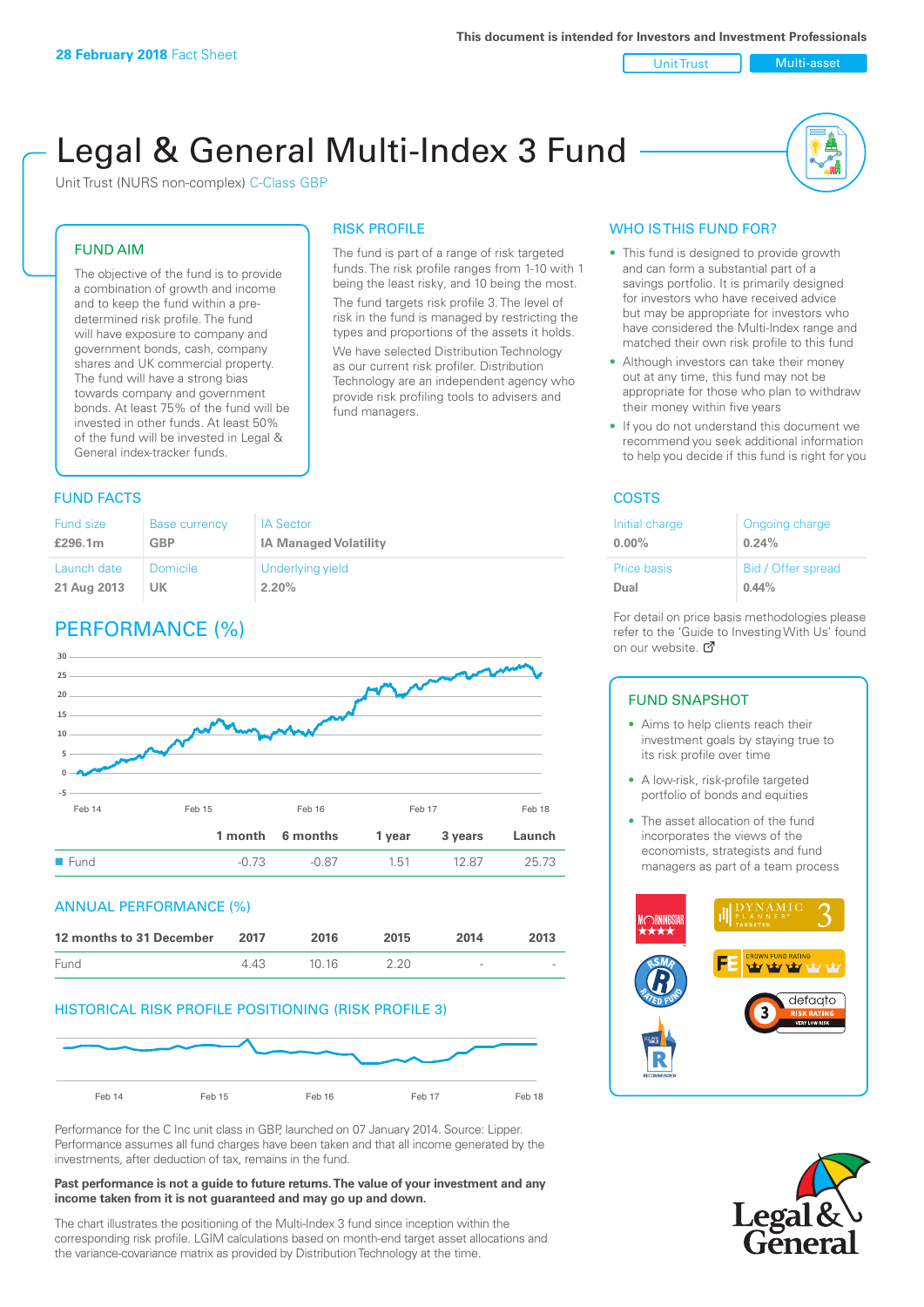## Legal & General Multi-Index 3 Fund

Unit Trust (NURS non-complex) C-Class GBP

## PORTFOLIO BREAKDOWN

All data source LGIM unless otherwise stated. Totals may not sum due to rounding.





## FUND MANAGERS

The fund managers have responsibility for managing the multi-index fund range. They are part of the Multi-Asset Funds (MAF) team in LGIM. This team focuses on designing and managing multi-asset funds that are tailored to match the specific objectives of various client types. The team sits within a wider Asset Allocation team which combines both depth of experience with a broad range of expertise from different fields, including fund management, investment consulting and risk management roles.

## TOP 10 HOLDINGS (%)

| <b>LGIM Sterling Liquidity Fund Class 1</b>                      |     |
|------------------------------------------------------------------|-----|
| L&G Global Inflation Linked Bond Index Fund                      |     |
| L&G Sterling Corporate Bond Index Fund                           |     |
| L&G All Stocks Gilt Index Trust                                  | 9.4 |
| L&G Short Dated Sterling Corporate Bond Index Fund               |     |
| <b>LGIM Global Corporate Bond Fund</b>                           |     |
| L&G Emerging Markets Government Bond (US\$) Index Fund           |     |
| L&G UK Property Fund                                             |     |
| L&G US Index Trust                                               | 4.4 |
| L&G Emerging Markets Government Bond (Local Currency) Index Fund |     |